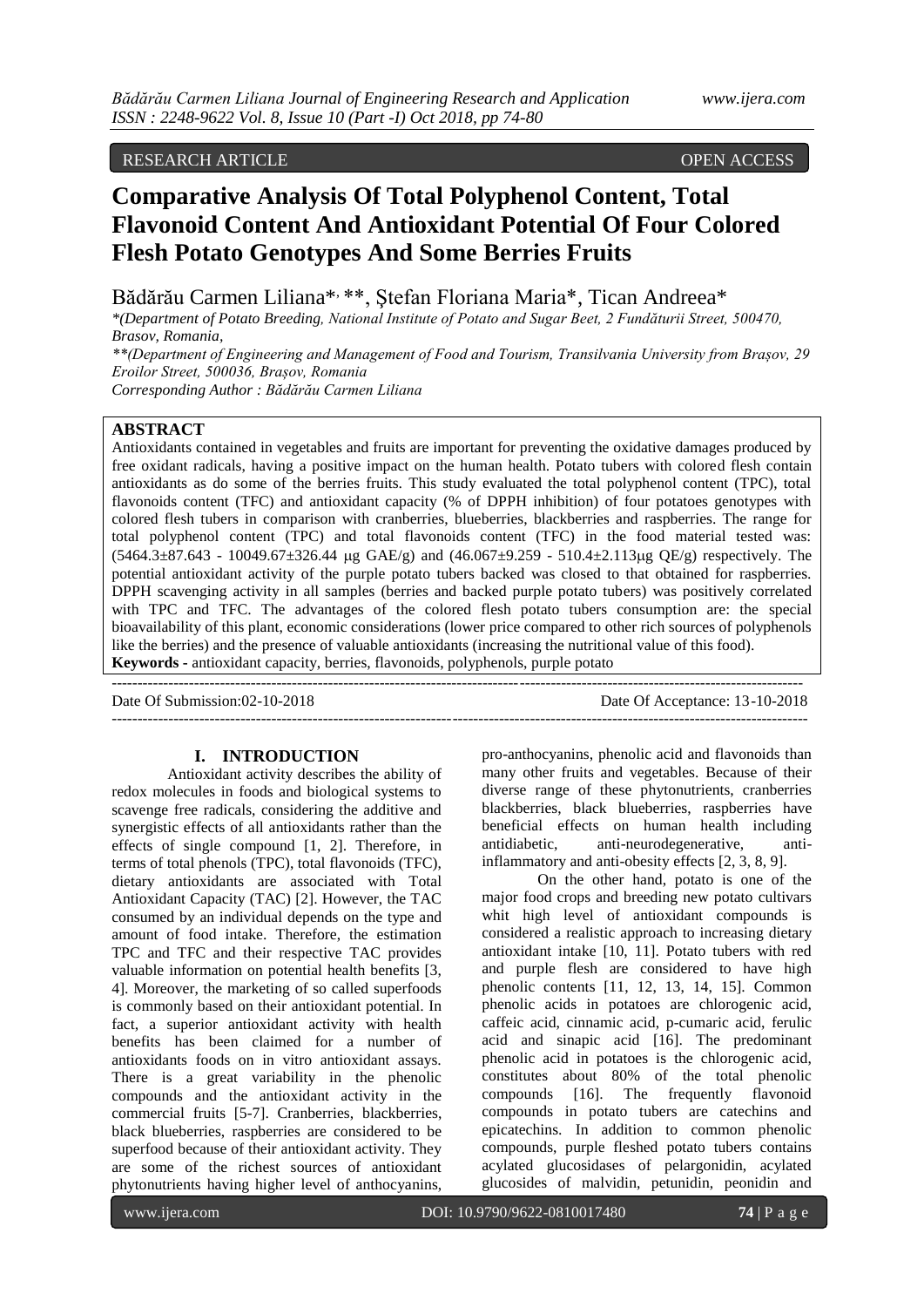delphinidine [17]. There were identified and the flavonols: catechin, rutin and kaempferol-3-orutinoside. About 30  $\mu$ g per 100 g FW of flavonoids (predominant catechin and epicatechin) are present in the flesh of white-fleshed potatoes with roughly twice the amount present in red purple-fleshed potatoes [4]. Purple potato with flesh strongly pigmented represents a rich source of anthocyanin<br>pigments. Whole unpeeled with complete Whole unpeeled with complete pigmentation in the flesh may have up to 40 mg per 100 g FW of total anthocyanin [17]. Even though many species produce polyphenols and anthocyanins, availability and the cost of certain materials vegetal origin limited commercial exploitation of these natural sources of anthocyanin pigments only for a few species [18].

In particular, as in the case of the fruits tested in this paper, potato antioxidants have been shown to have favorable impacts on several measures of cardio-metabolic health, including lowering blood pressure, improving lipid profiles and decreasing markers of inflammation [3, 8, 9, 19]. This impact could be strong especially for people where potato is the most important food crop and therefore would be of interest to consumers and producers [19].

The main objective of this research work was to measure the TPC and TFC in purple potato tubers (four genotypes very appreciated by the consumers and producers), cranberries, black blueberries, blackberries, raspberries fruits and assess their potential antioxidant capacity (the percentage of DPPH inhibition). This study provides information on content of important phytochemicals in several potato cultivars with improved nutritional quality, the results being compared whit the levels of these compounds in some berries fruits.

## **II. MATERIAL AND METHODS**

#### **2.1. Chemical and materials**

The following chemicals (analytical grade) were used:

- Gallic acid (prod. no. 2699.1), quercetin hydrate (prod. no. 7138.1), aluminum chloride (prod. no. CN86.1) all obtained from Roth (Germany)

- Sodium hydroxide (prod. no. S5882), sodium nitrite (prod. no. 237213), Trolox (6-hydroxy-2, 3, 7, 8-tetramethylcroman-2 carboxylic acid, prod. no. 23881-2) and DPPH (2, 2-diphenyl-1 picrylhydrazyl, prod. no. D9132), Folin-Ciocâlteu Reagent (Folin-Denis' Reagent, prod. no. 47742), all were obtained from Sigma Aldrich Corporation (USA).

## **2.2. Biological material**

The following potato genotypes with strong pigmentation in the flesh were studied:

-'Blue Congo', 'Blue de la Manche', 'Patraque Auvergne'

-'Albastru Violet Galanesti '('Blue Purple of Galanesti')

Seed tubers were planted in May in Brasov (coordinates lat. 45.6744234, long. 25.539622) in 2017. Mature tubers were harvested 152 days after planting in Brasov. After harvest, marketable tubers (medium size and free of damage and defects) were selected, washed, stored at  $4^{\circ}$ C until the sample preparation.



**Fig. 1.** Potato with purple flesh (samples).

The potato tubers (Fig. 1) were pierced four time on which side using a fork and baked at  $200^{\circ}$ C for 1 hour in an oven (method adapted by Kalita and Jayanty (2014) [2].

The berries fruits: cranberries (*Vaccinium myrtillus* L.), black blueberries (*Ribes Nigrum* L.), blackberries (*Rubus fruticosus* L.) and raspberries (*Rubus idaeus* L.) were purchased from commercial market.

All samples were freeze dried with a 0.12 mBa vacuum at -50°C (ScanVac CoolSafe 55-9 Pro Freeze Dryer, Denmark), ground to a fine powder (using a coffee grinder) and stored in plastic zipper bags at -20°C until analysis.

#### **2.3. Extraction**

Phenolic, flavonoids and antioxidant compounds were extracted from the material obtained and stored as described above. One gram of freeze dried food material was weight into a centrifuge tube (50 ml) and 50ml of aqueous 96% ethanol was added. The mixture was homogenized for 5 min. (Vortex), centrifuged at 10000rpm for 10 min. and filtered through Whatman (Number 400) filter paper.

## **2.4. Total Phenolic Content (TPC) Analysis**

The total phenolic content was determined spectrophotometrically by Folin Ciocâlteu method [21] with several modifications [2]. 20  $\mu$ l of skin extracts and  $50 \mu l$  of flesh extracts were mixed with 50ul, respectively 100ul pure water in a 96 well flat bottom assay plate (NUNC, Denmark). 50ml Folin Ciocâlteu reagent were added and mixed for 1 min. After 5 min., 80  $\mu$ l of a 20% solution (w/v) of Na2CO<sup>3</sup> were added and mixed with a pipette; the microplates were shaken for 5 min. in the plate reader. After that, the plates were incubated at room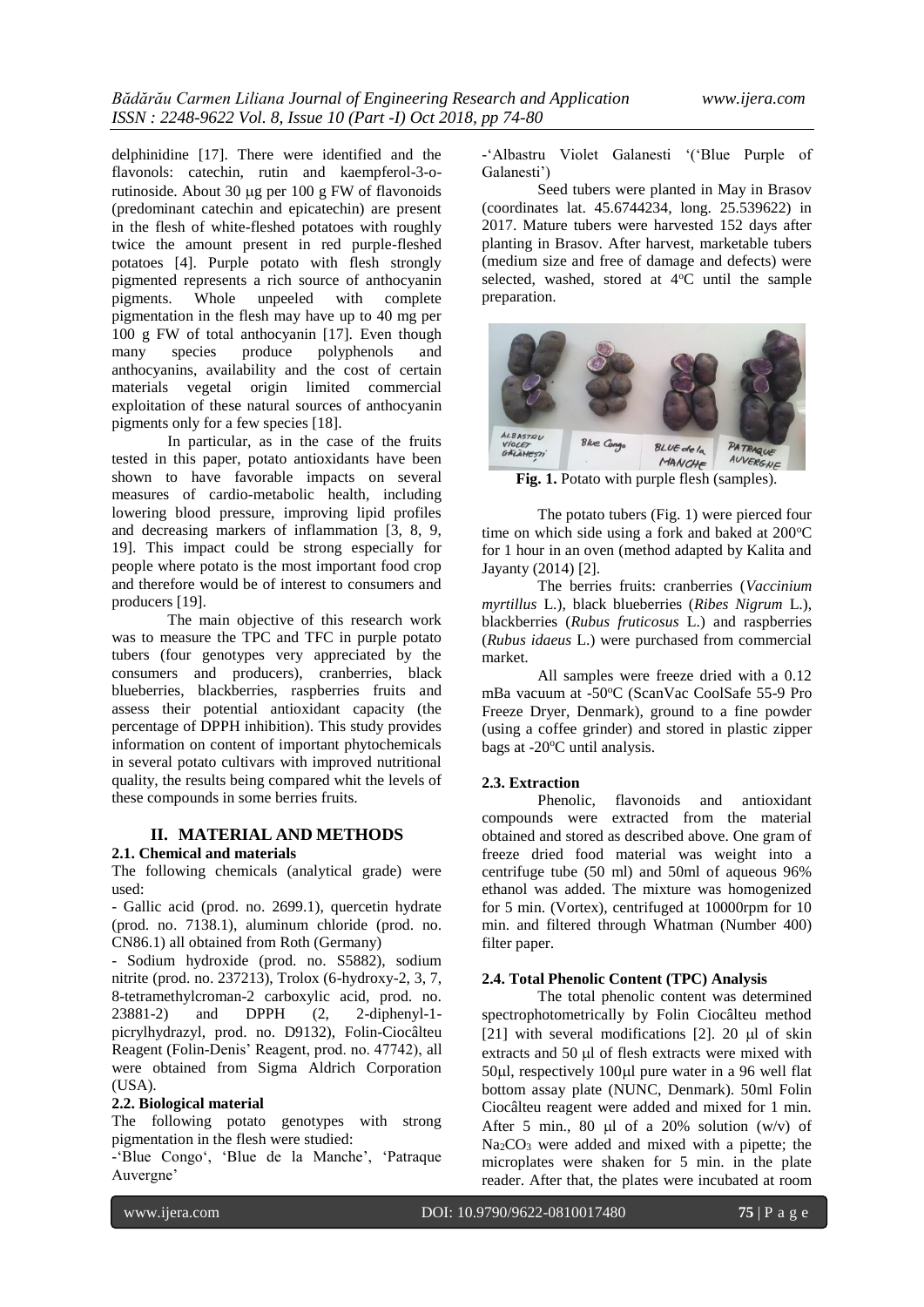temperature in the dark, agitating at 150 rpm on a MicroPlate Shaker (Biosan PST-60HL-4, Latvia) for 90 min. The absorbance of the samples was determined at 725 nm (TecanSun Rise, software Magellan). Gallic acid was used as standard and total phenolic content was expressed as µg GAE (Gallic acid equivalents) per gram of dry weight (DW) materials.

## **2.5. Total flavonoids content analysis**

It is based on the nitration of any aromatic ring bearing a catechol group (two contiguous hydroxyls in the aromatic ring) with its three or four positions unsubstituted or not sterically blocked, followed by the formation of an aluminum complex which turns to red in basic medium [2].

Aliquots of  $150\mu l$  of extracts were also transferred to 1.5ml tubes. Volumes of  $600 \mu l$ distillated water and  $45\mu$ l of a 7.5% solution sodium nitrite were added to each tube, mixed by inversion and left to react for 5 min. A volume of  $45 \mu$ l aluminum chloride 10% solution was pipetted onto the tubes, mixed by inversion and allowed to react for 1 $min$ . Finally, 300 $\mu$ l of a 1N sodium hydroxide solution and 360 µl distillated water were added and the tubes vortex mixed. The absorbance of every solution was measured at 510nm against the blank using a spectrophotometer DR2800 (Hach Lange, USA).

Values of the absorbance samples were interpolated into a minimum squares regression equation (a 5-point calibration curve with an  $\mathbb{R}^2$ value of 0.998), which was calculated with the absorbance and the corresponding concentration of each quercetin standard. Quercetin hydrate in ethanol was used as the standard. Final results were calculated taking into account sample weight, extraction volumes and dilution factors applied and were expressed as µg quercetin equivalents (QE) per gram of dry weight (DW) of sample.

#### **2.6. Antioxidant activity analysis (DPPH assay)**

Volumes 20 ul of the extracts were added to  $20\mu$ l of distillated water in a 96 –well bottom microplate. 200µl of 120mg/l DPPH radical solution (using ethanol as a solvent) was then added and mixed thoroughly. The absorbance was measured using a plate reader (TecanSun Rise, software Magellan) at 515nm after keeping the plates in the dark for 30 min. A control with 20 µl of ethanol (no extract) was also included in each plate. The DPPH radical scavenging activity was calculated with the following formula:

DPPH radical scavenging activity  $(\% )$  =  $=$  [(A control – A sample)/ A control] x 100 (%) where A is the absorbance at 515 nm. **2.7. Statistical interpretation** 

The experiments were carried out in triplicates and statistical analysis was performed by one way analysis of variance (ANOVA) at  $p < 0.05$ significance level using. Also, Duncan's multiple range test was used. A linear regression analysis was performed to evaluate the correlation coefficient.

## **III. RESULTS AND DISCUSSION**

Phenolic and flavonoids are an important phytonutrients group of various vegetable and fruits because they have health benefits. Many reports are available regarding the profiling of these phytochemicals in cranberries, blueberries, blackberries and raspberries [6, 12]. The antioxidant capacity is caused by all individual antioxidants and thus, in this paper there were measured only TPC and TFC in several berries fruits and purple potato tubers backed (provided from four genotypes).

## **3.1. Total polyphenol content (TPC)**

The results for total polyphenol content (determined using Folin Ciocâlteu method) are presented in Fig. 2A. Significant differences (p<0.05) were observed in total polyphenol content among the samples tested. The cranberries and blueberries samples had the highest levels of these compounds  $(10049.67 \pm 326.44 \,\mu\text{g} \quad \text{GAE/g},$ respectively  $10012.00\pm100.02$  ug GAE/g). The TPC was in the following order: cranberries > blueberries > blackberries > raspberries > potato cv. 'Patraque Auvergne' > potato cv. 'Blue Purple of Galanesti' > potato cv. 'Blue de la Manche' > potato cv. 'Blue Congo'. There is a short range of total polyphenol content values (5464.3 - 10049.67  $\mu$ g GAE/g) from potato tubers to cranberries. This range could indicate a comparable antioxidant capacity in potato tubers and the berries samples tested. Previous reports indicated that some purple flesh potato tubers had a TPC comparable to phenolic rich vegetables and fruits (berries, pomegranate and grapes) [2, 11]. As potato are consumed after cooking, we tested the total phenolic content after processing using the most popular cooking method (baking) and observed a 54% (cv. 'Blue Purple of Galanesti'), 52% (cv. 'Blue Congo' and 'Blue de la Manche') and 49% (cv. 'Patraque Auvergne') reduction of TPC after baking in these purple potato tubers (unpublished data). Close similar values of the reduction of TPC in potato after processing using different cooking methods (boiling, baking and microwaving) have been reported [2, 11, 13].

# **3.2. Total flavonoid content (TFC)**

Flavonoids are natural phenolic having a large spectrum of biochemical and biological activities, including antioxidant, radical-scavenging properties. The results regarding TFC of the berries and colored potatoes tested are presented in Fig. 2B.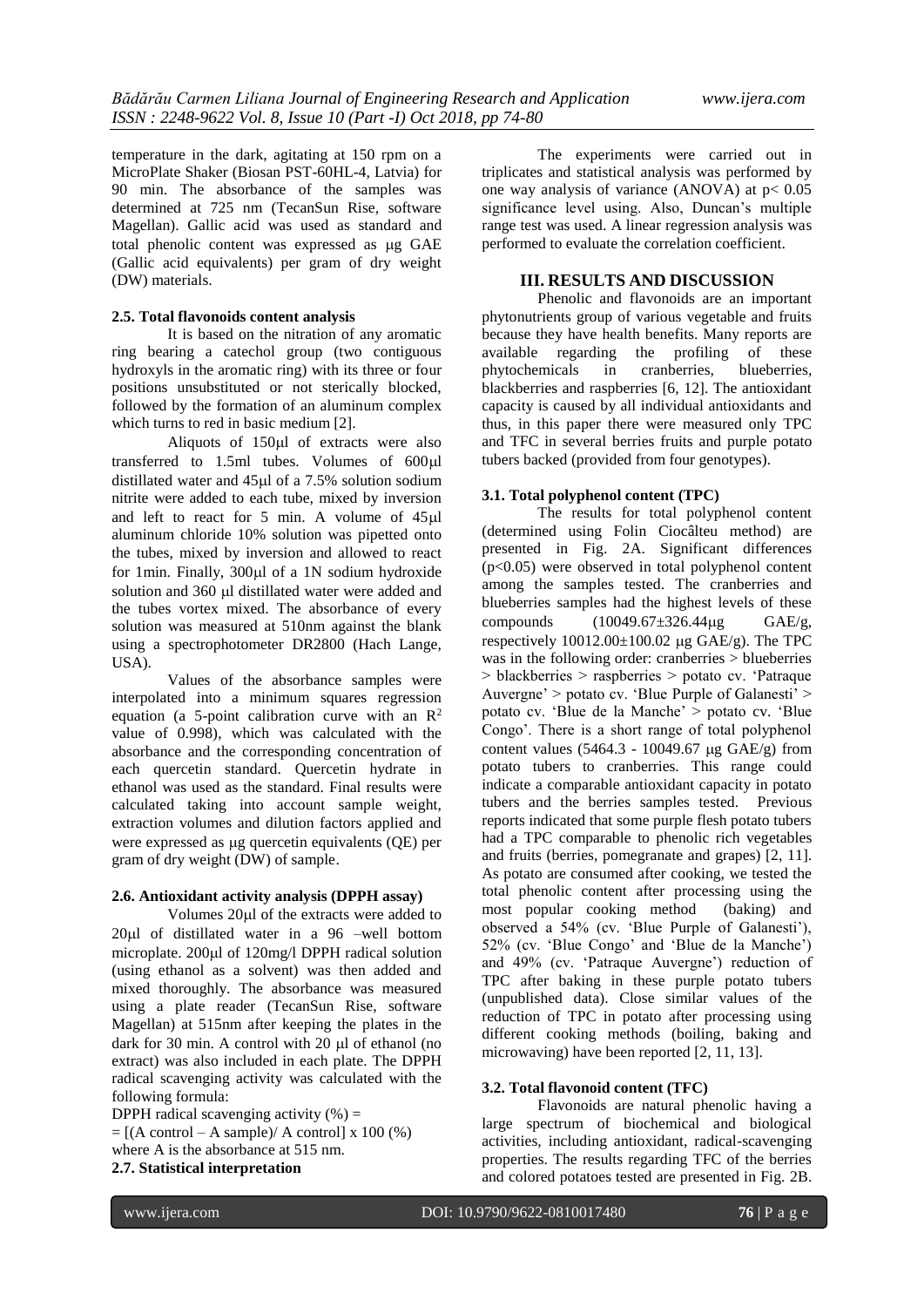There were observed significant differences  $(p<0.05)$ between the samples. Cranberries had the highest value of  $(510.4 \pm 2.113 \mu g$  QE/g DW), whereas purple potato cv. 'Blue de la Manche' had the lowest value of this indicator (46.067 $\pm$ 9.259 µg QE/g DW).



**Fig. 2.** Total polyphenol content (A), total flavonoid content (B) in several berries (cranberries, blueberries, blackberries, raspberries) and different purple potato tubers backed (AVG = Albastru Violet de Galanesti – cv. 'Blue Purple of Galanesti'; BC = cv. 'Blue Congo'; BM = cv. 'Blue de la Manche'; PA = cv. 'Patraque Auvergne'). The line represents the mean values of indicators tested. Values not followed by the same letter are significantly different (P=0.05) according to Duncan's test. Abbreviations: TPC=Total Polyphenol Content; TFC=Total Flavonoid Content; GAE= Gallic Acid Equivalent; QE= Quercetin Equivalent; DW=Dry Weight; SD=standard deviation; cv.=cultivar.

The mean values of TFC obtained for the material tested were in the following order: cranberries > blueberries > blackberries > raspberries > potato cv. 'Blue Purple of Galanesti' > potato cv. 'Blue Congo' > purple potato cv. 'Patraque Auvergne' > potato cv. 'Blue de la Manche'. Various papers reported that potato tubers with purple flesh have significant level of flavonoids [2, 11, 13, 14]. Excepting the cranberries, the results indicate a short range of TFC from purple potato tubers cv. 'Blue Purple of Galanesti' to blueberries  $(94.3-294.2\mu g$  QE/g DW), these values could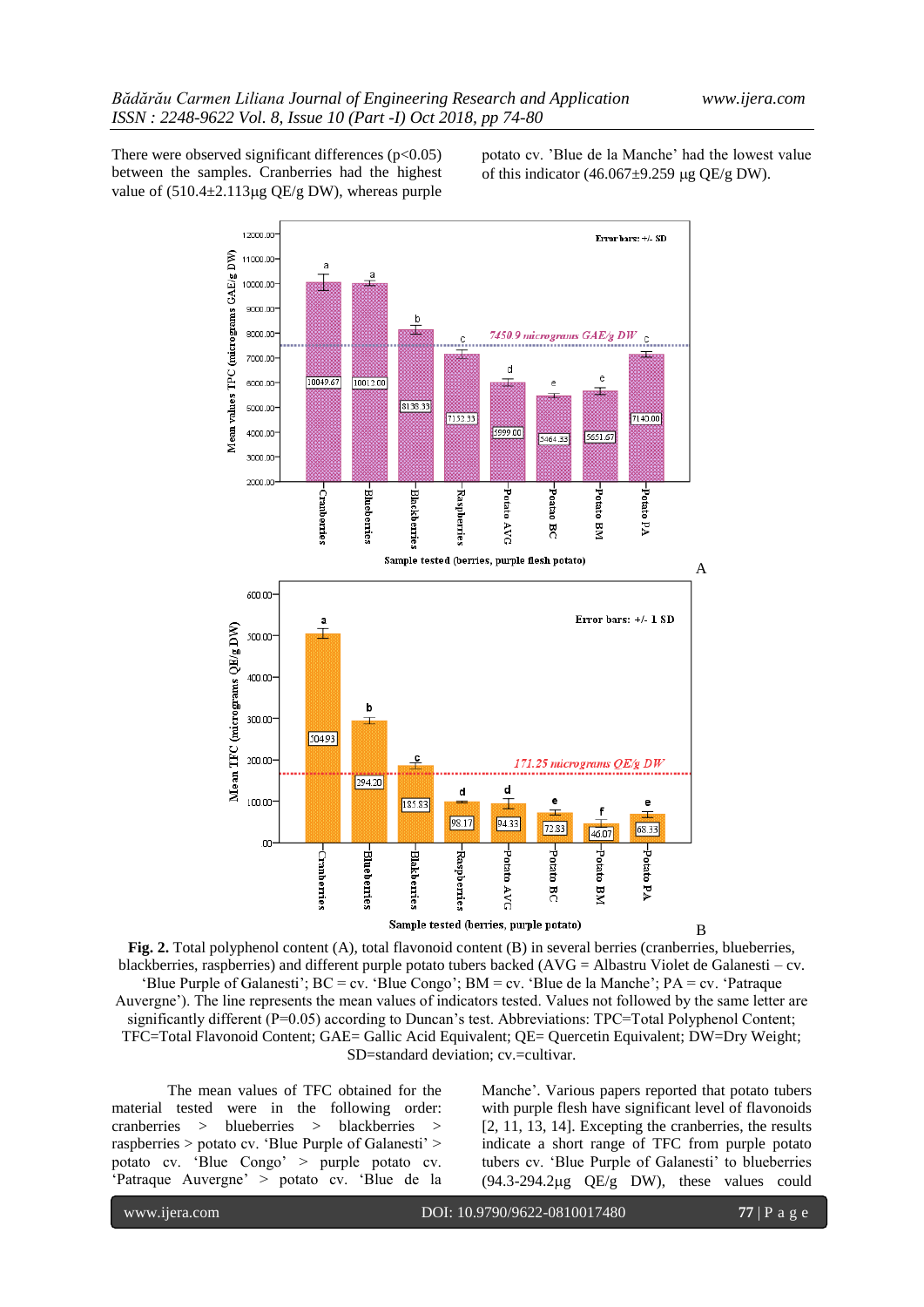explain the comparable antioxidant potential of potato tubers with that of the berries samples tested.

#### **3.3. Antioxidant activity (DPPH radicalscavenging activity)**

The reduction capability of DPPH radical was determined by decrease in absorbance at 515 nm induced by antioxidants (included in the samples studied). Fig 3 presents the DPPH scavenging activity of the ethanol extracts of berries and potato

tubers. As shown in this figure, the blueberries had the highest level of % DPPH inhibition, followed by cranberries, blackberries, purple potato AVG (cv. 'Blue Purple of Galanesti'), 'Patraque Auvergne', 'Blue Congo' and 'Blue de la Manche' (with significantly different  $(P=0.05)$ . As in the case of TFC and TPC content, the raspberries samples had close values of DPPH scavenging activity with some purple potato cultivars



**Fig. 3.** Antioxidant activity of several berries (cranberries, blueberries, blackberries, raspberries) and different purple potato tubers backed (AVG = Albastru Violet de Galanesti – cv. 'Blue Purple of Galanesti'; BC = cv. 'Blue Congo'; BM = cv. 'Blue de la Manche'; PA = cv. 'Patraque Auvergne') by DPPH assay. Values not followed by the same letter are significantly different  $(P=0.05)$  according to Duncan's test. Abbreviations: DPPH=2, 2-diphenyl-1-picrylhydrazyl; SD=standard deviation; cv.=cultivar.

The TPC values are correlated with the antioxidant activity. It is possible that some differences between polyphenol content and antioxidant capacity because the complex samples (vegetable and fruits extracts) could content some polyphenol non antioxidants. However, in this research the data show that the DPPH values were strongly correlated with the TPC  $(r^2 = 0.919)$ . A good correlation was found and between TFC and DPPH scavenging activity ( $r^2 = 0.688$ ) (Fig. 4 A&B). DPPH scavenging activity in all tissue (berries and backed potato tubers) was positively correlated with TPC and TFC, with a Pearson coefficient 0.959 ( $p<0.01$ ) and 0.827 ( $p<0.01$ ) for TPC and TFC respectively.

There are great differences between the price of polyphenol rich berries and potato tubers. So, for beneficial and economic alternatives for improving health in poor communities, where the access to meat or the high cost of fruits such as the berries (like cranberries, blueberries, blackberries, raspberries) cause them to be limited, cheaper purple flesh potatoes could be considered a good choice [2, 14].

Despite the fact that some vegetable sources have higher TPC than potatoes, in many countries the potatoes are consumed in higher quantities and so, potatoes make an important contribution to the phenolic compounds daily intake [14].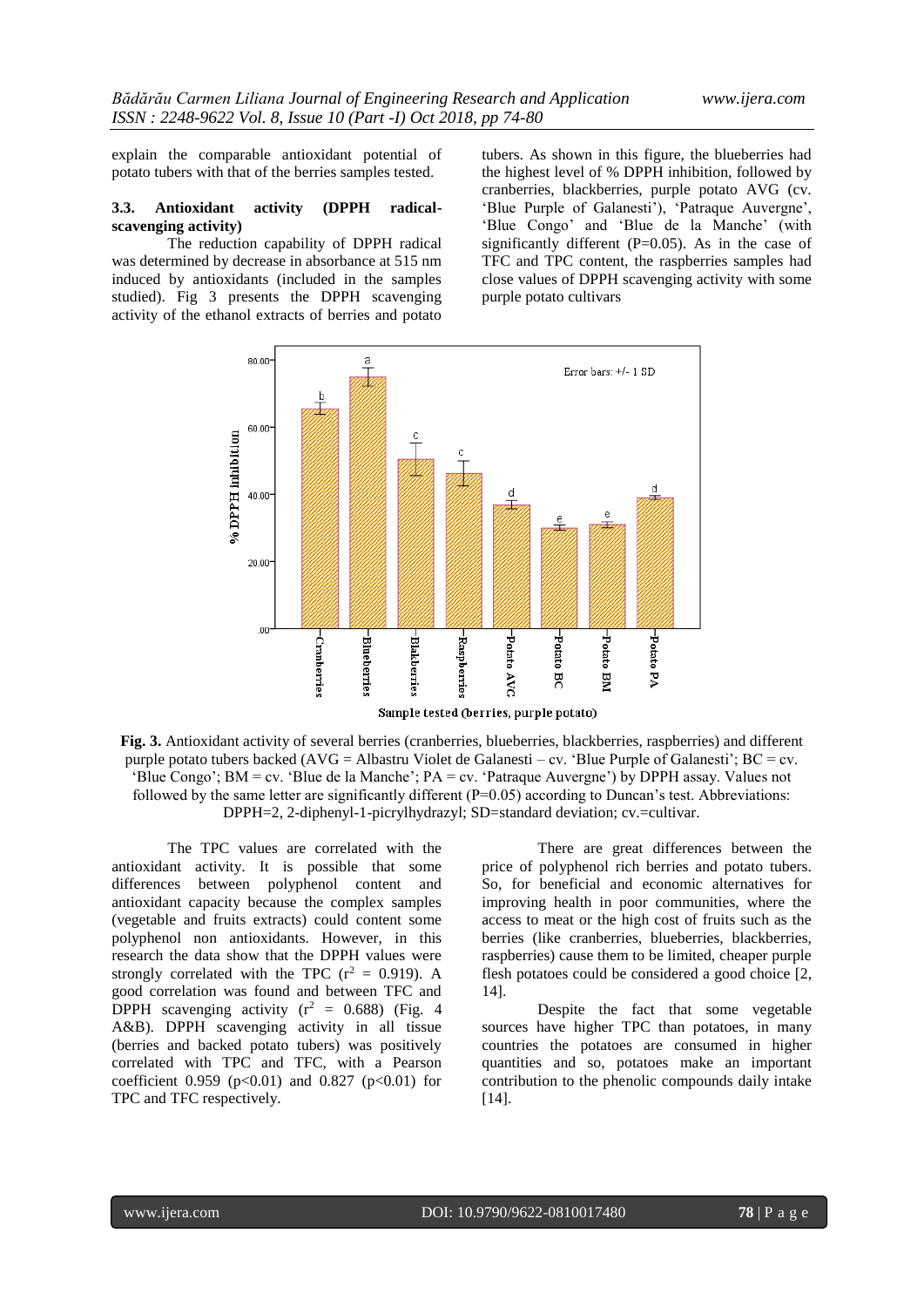

**Fig. 4.** Relationship of total polyphenolic content (A), total flavonoid content (B) with DPPH assay. Abbreviations: DPPH=2, 2-diphenyl-1-picrylhydrazyl; TPC=Total Polyphenol Content; TFC=Total Flavonoid Content; GAE= Gallic Acid Equivalent; QE= quercetin Equivalent; DW=Dry Weigh; SD=standard deviation.

A study in USA estimated that potatoes were the third highest contributor to the daily intake of phenolic compounds, after oranges and apples, with a daily intake consumption of  $171$  g day<sup>-1</sup> [22]. These properties of potatoes could be greater if the cultivars with high TPC level become popular for the people. Unfortunately, the Romanian genotype 'Blue Purple of Galanesti', (reported in this study with high TPC and TFC level) is not accepted with pleasure by the consumers because the tubers are small, elongated and with deep eyes. Maybe in the future, the potato breeders correct these quality parameters by developing new cultivars with functional food characteristics [14].

# **IV. CONCLUSION**

Potato consumption has a great importance in population's food and this study offer information to researchers and producers on the level of polyphenols and flavonoids (antioxidants with functional potential), the content of these phytochemicals being compared with the one from cranberries, black blueberries, blackberries and raspberries.

As the polyphenols and flavonoids from the berries and other fruits, those from the purple potato tubers have been shown to have favorable impacts on several measures of cardio-metabolic health, including lowering blood pressure, improving lipid profiles and decreasing markers of inflammation. For the total polyphenol content, total flavonoids content and DPPH scavenging activity, the results obtained in this study were in the range of values reported in the literature.

Significant differences between the samples of the food tested were observed for all the indicators studied. Higher contents of polyphenols and flavonoids were found in cranberries, black blueberries and blackberries and close value for

raspberries and several intense colored fleshed potato tubers. Among the potato studied, the genotype 'Blue Purple of Galanesti' and the cv. 'Patraque Auvergne' (all with blue skin and purple flesh) had higher values of total polyphenols content and percentage of DPPH inhibition, these value were closed to that obtained for raspberries samples. Therefore, colored potatoes contribute to the daily intake of antioxidants and their consumption thereby may have positive effects on the human health.

#### **ACKNOWLEDGEMENTS**

This work was supported by the project ADER 2.1.1. "Obtain new potato varieties adapted to climate change and higher economic efficiency in the management of water resources and establish specific technological packages current market requirements and request farmers" and partially by a grant of the Romanian National Authority for Scientific Research, CNDI-UEFISCDI, PN-II-PT-PCCA-2013-4-0452, project number 178/2014.

#### **REFERENCES**

- [1]. D. Huang, B. Ou, R.L. Prior, The chemistry behind antioxidant capacity assay, Journal of Agriculture and Food Chemistry, 53, 2005, 1841-1856.
- [2]. D. Kalita and S.S. Jayanty, Comparison of polyphenol content and antioxidant capacity of colored potato tubers, pomegranate and blueberries, Food Processing & Technology, 5(8): doi: 10.4272/2157-7110.1000358, 2014, 1-7.
- [3]. H. Wang, G.H Cao., RL. Prior, Total antioxidant capacity of fruits, Journal of Agricultural and Food Chemistry, 44, 1996, 701-705.
- [4]. R. Ezekiel, N. Singh, S. Sharma, A. Kaur, Beneficial phytochemicals in potato – a